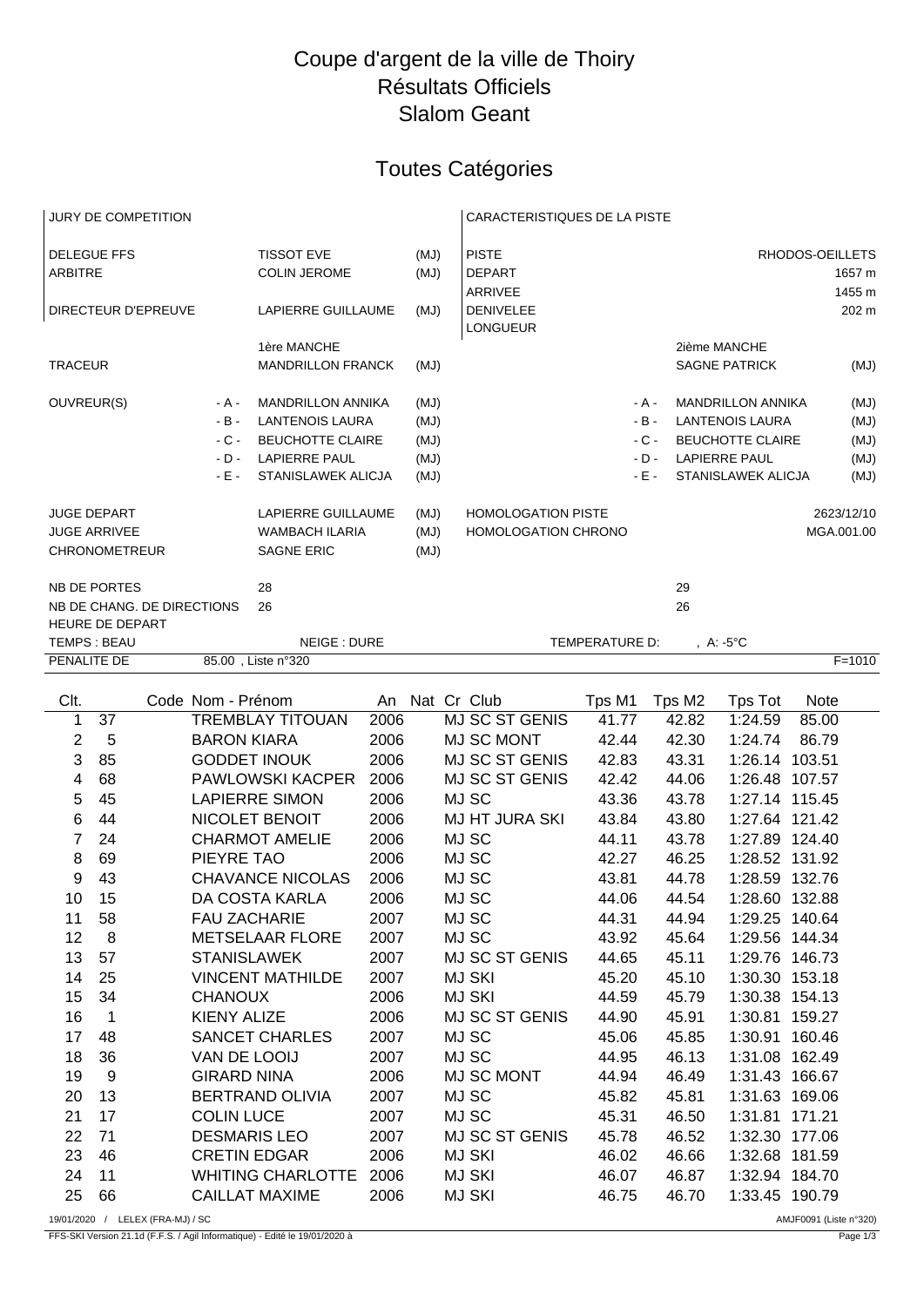| Clt.                             |                      | Code Nom - Prénom         |      | An Nat Cr Club |                       | Tps M1 | Tps M2         | Tps Tot                | Note |
|----------------------------------|----------------------|---------------------------|------|----------------|-----------------------|--------|----------------|------------------------|------|
| 26                               | 64                   | <b>ECUVILLON MORGAN</b>   | 2007 |                | <b>MJ SC ST GENIS</b> | 45.79  | 47.71          | 1:33.50 191.38         |      |
| 27                               | 22                   | <b>BALLOT SOLENE</b>      | 2006 | MJ SC          |                       | 46.99  | 46.91          | 1:33.90 196.16         |      |
| 28                               | 31                   | <b>CASAVECCHIA</b>        | 2006 | MJ SC          |                       | 46.85  | 47.17          | 1:34.02 197.59         |      |
| 29                               | 16                   | <b>TREMBLAY VANILLE</b>   | 2006 |                | MJ SC ST GENIS        | 46.32  | 47.83          | 1:34.15 199.15         |      |
| 30                               | $\,6$                | PONARD MAELLE             | 2006 |                | MJ HT JURA SKI        | 46.79  | 47.87          | 1:34.66 205.24         |      |
| 31                               | 49                   | PELLATON BASILE           | 2007 |                | MJ SC ST GENIS        | 48.01  | 46.75          | 1:34.76 206.43         |      |
| 32                               | 67                   | <b>ARBEZ ROMAIN</b>       | 2007 |                | <b>MJ US LAMOURA</b>  | 47.63  | 47.26          | 1:34.89 207.98         |      |
| 33                               | 20                   | <b>MAZE SOIZIC</b>        | 2006 |                | MJ ASCAP              | 47.60  | 47.33          | 1:34.93 208.46         |      |
| 34                               | 73                   | <b>HERNANDEZ PABLO</b>    | 2006 |                | <b>MJ HT JURA SKI</b> | 46.85  | 48.28          | 1:35.13 210.85         |      |
| 35                               | 84                   | <b>RAMOS CLEMENT</b>      | 2007 | MJ SC          |                       | 47.33  | 47.81          | 1:35.14 210.97         |      |
| 36                               | 72                   | PIEYRE LUCAS              | 2006 | MJ SC          |                       | 48.01  | 47.26          | 1:35.27 212.52         |      |
| 37                               | 82                   | <b>HENON CALIXTE</b>      | 2006 |                | MJ SC ST GENIS        | 46.55  | 48.85          | 1:35.40 214.07         |      |
| 38                               | 52                   | <b>BENOIT JEANNIN NOA</b> | 2007 | MJ SC          |                       | 46.45  | 49.17          | 1:35.62 216.70         |      |
|                                  | 60                   |                           |      | MJ             |                       |        |                |                        |      |
| 39                               |                      | <b>BALLAND LUC</b>        | 2006 |                |                       | 47.13  | 48.72          | 1:35.85 219.44         |      |
| 40                               | 76                   | <b>GROSPIRON ELIE</b>     | 2006 |                | MJ MTS JURA ML        | 48.55  | 48.40          | 1:36.95 232.58         |      |
| 41                               | 74                   | MONNERET ELOUAN           | 2007 | MJ SC          |                       | 48.01  | 49.35          | 1:37.36 237.47         |      |
| 42                               | 19                   | <b>LAURENT VICTOIRE</b>   | 2007 | MJ SC          |                       | 47.96  | 49.53          | 1:37.49 239.03         |      |
| 43                               | 88                   | <b>MARCHAND MANOAH</b>    | 2007 |                | MJ VAL                | 48.31  | 49.23          | 1:37.54 239.62         |      |
| 44                               | 14                   | <b>TARARE ELOISE</b>      | 2007 |                | MJ SC ST GENIS        | 48.67  | 49.09          | 1:37.76 242.25         |      |
| 45                               | 65                   | <b>MARGUET DORIAN</b>     | 2007 |                | <b>MJ VAL</b>         | 49.06  | 49.66          | 1:38.72 253.71         |      |
| 46                               | 70                   | <b>BOILLOT CHARLY</b>     | 2006 |                | MJ VAL                | 48.85  | 50.11          | 1:38.96 256.58         |      |
| 47                               | 77                   | DE LA BROSSE              | 2006 | MJ SC          |                       | 49.66  | 50.25          | 1:39.91 267.92         |      |
| 48                               | 10                   | <b>GRENARD FAUSTINE</b>   | 2006 |                | <b>MJ HT JURA SKI</b> | 50.69  | 49.98          | 1:40.67 276.99         |      |
| 49                               | 59                   | <b>GOUTEMANT MILO</b>     | 2006 | MJ SC          |                       | 49.97  | 51.19          | 1:41.16 282.84         |      |
| 50                               | $\overline{2}$       | <b>VUILLAUME LISA</b>     | 2007 | <b>MJ SKI</b>  |                       | 48.91  | 52.29          | 1:41.20 283.32         |      |
| 51                               | 18                   | <b>FENIET CELINA</b>      | 2006 | <b>MJ SKI</b>  |                       | 50.86  | 50.40          | 1:41.26 284.04         |      |
| 52                               | 50                   | MONESTIER BAPTISTE 2006   |      | MJ SC          |                       | 49.94  | 51.38          | 1:41.32 284.76         |      |
| 53                               | 47                   | <b>GAUSSET MAHE</b>       | 2007 |                | <b>MJ HT JURA SKI</b> | 50.42  | 51.58          | 1:42.00 292.87         |      |
| 54                               | $\overline{4}$       | <b>LACROIX LENA</b>       | 2007 | <b>MJ SKI</b>  |                       | 51.60  | 50.97          | 1:42.57 299.68         |      |
| 55                               | 42                   | <b>MESNIER ROMAIN</b>     | 2006 |                | MJ SC MONT            | 50.58  | 52.75          | 1:43.33 308.75         |      |
| 56                               | 41                   | PERRIER TOM               | 2007 |                | <b>MJ US LAMOURA</b>  | 50.61  | 52.87          | 1:43.48 310.55         |      |
| 57                               | 38                   | <b>MICHALON JULIEN</b>    | 2006 |                | MJ MTS JURA ML        | 44.00  | 1:00.29        | 1:44.29 320.22         |      |
| 58                               | 55                   | <b>BARNOUX JULIEN</b>     | 2006 |                | MJ SC LIZON           | 52.26  | 52.91          | 1:45.17 330.72         |      |
| 59                               | 21                   | <b>GEORGEL LISON</b>      | 2007 | MJ SC          |                       | 53.57  | 52.02          | 1:45.59 335.74         |      |
|                                  | 12                   | PONCET LOUISE             | 2007 |                | <b>MJ HT JURA SKI</b> | 53.65  | 52.33          | 1:45.98 340.40         |      |
| 60<br>61                         | 81                   | <b>BORKENHAGEN LUCA</b>   | 2007 | MJ SC          |                       | 54.62  | 53.77          | 1:48.39 369.17         |      |
| 62                               | 62                   |                           |      |                | <b>MJ HT JURA SKI</b> | 54.62  |                | 1:50.33 392.33         |      |
|                                  |                      | <b>DUSSOUILLEZ GAEL</b>   | 2006 |                |                       |        | 55.71<br>59.26 |                        |      |
| 63                               | - 40                 | DELVAL MATTEO             | 2007 |                | MJ SC MONT            | 56.71  |                | 1:55.97 459.68         |      |
|                                  | <b>ABANDONS (12)</b> |                           |      |                |                       |        |                |                        |      |
|                                  | 87                   | <b>KLUIJTMANS</b>         | 2007 | MJ SC          |                       | Abd    | 53.94          | Abd                    |      |
|                                  | 83                   | <b>MARQUET REMI</b>       | 2006 |                | MJ MTS JURA ML        | 47.20  | Abd            | Abd                    |      |
|                                  | 80                   | <b>LAURENT LEONARD</b>    | 2007 | MJ SC          |                       | Abd    | Abs            | Abd                    |      |
|                                  | 78                   | <b>CESNE GASPARD</b>      | 2007 | MJ SC          |                       | Abd    | 45.83          | Abd                    |      |
|                                  | 75                   | KARAHASANOVIC             | 2007 | MJ SC          |                       | Abd    | 50.54          | Abd                    |      |
|                                  | 63                   | <b>LANTENOIS LUCAS</b>    | 2007 | MJ SC          |                       | Abd    | 44.39          | Abd                    |      |
|                                  | 56                   | <b>LASSAGNE GABRIEL</b>   | 2007 | MJ SC          |                       | Abd    | 54.15          | Abd                    |      |
|                                  | 51                   | <b>SAINT ANDRE</b>        | 2007 | <b>MJ SKI</b>  |                       | Abd    | Abs            | Abd                    |      |
|                                  | 35                   | <b>CURTIL ALBERT</b>      | 2006 | MJ SC          |                       | 46.42  | Abd            | Abd                    |      |
|                                  | 32                   | <b>FAIVRE MANOAH</b>      | 2006 | <b>MJ SKI</b>  |                       | Abd    | Abd            | Abd                    |      |
|                                  | 23                   | <b>CAHORN LENNIE</b>      | 2006 | MJ SC          |                       | Abd    | Abd            | Abd                    |      |
|                                  | 3                    | <b>SOURY LAVERGNE</b>     | 2007 | MJ SC          |                       | 46.10  | Abd            | Abd                    |      |
| DISQUALIFIES (3)                 |                      |                           |      |                |                       |        |                |                        |      |
|                                  |                      |                           |      |                |                       |        |                |                        |      |
|                                  | 86                   | <b>ARMELIN ANTOINE</b>    | 2007 |                | MJ SC MONT            | Dsq(7) | 55.15          | Dsq                    |      |
|                                  | 53                   | <b>FLAMENT ULYSSE</b>     | 2007 |                | MJ MTS JURA ML        | Dsq(7) | 50.85          | Dsq                    |      |
|                                  | 39                   | RIAUTE TIMEO              | 2006 | MJ             |                       | Dsq    | 47.03          | Dsq                    |      |
|                                  | ABSENTS (5)          |                           |      |                |                       |        |                |                        |      |
|                                  | 79                   | <b>LYONS JACK</b>         | 2007 | MJ SC          |                       | Abs    | Nt             | Abs                    |      |
| 19/01/2020 / LELEX (FRA-MJ) / SC |                      |                           |      |                |                       |        |                | AMJF0091 (Liste n°320) |      |